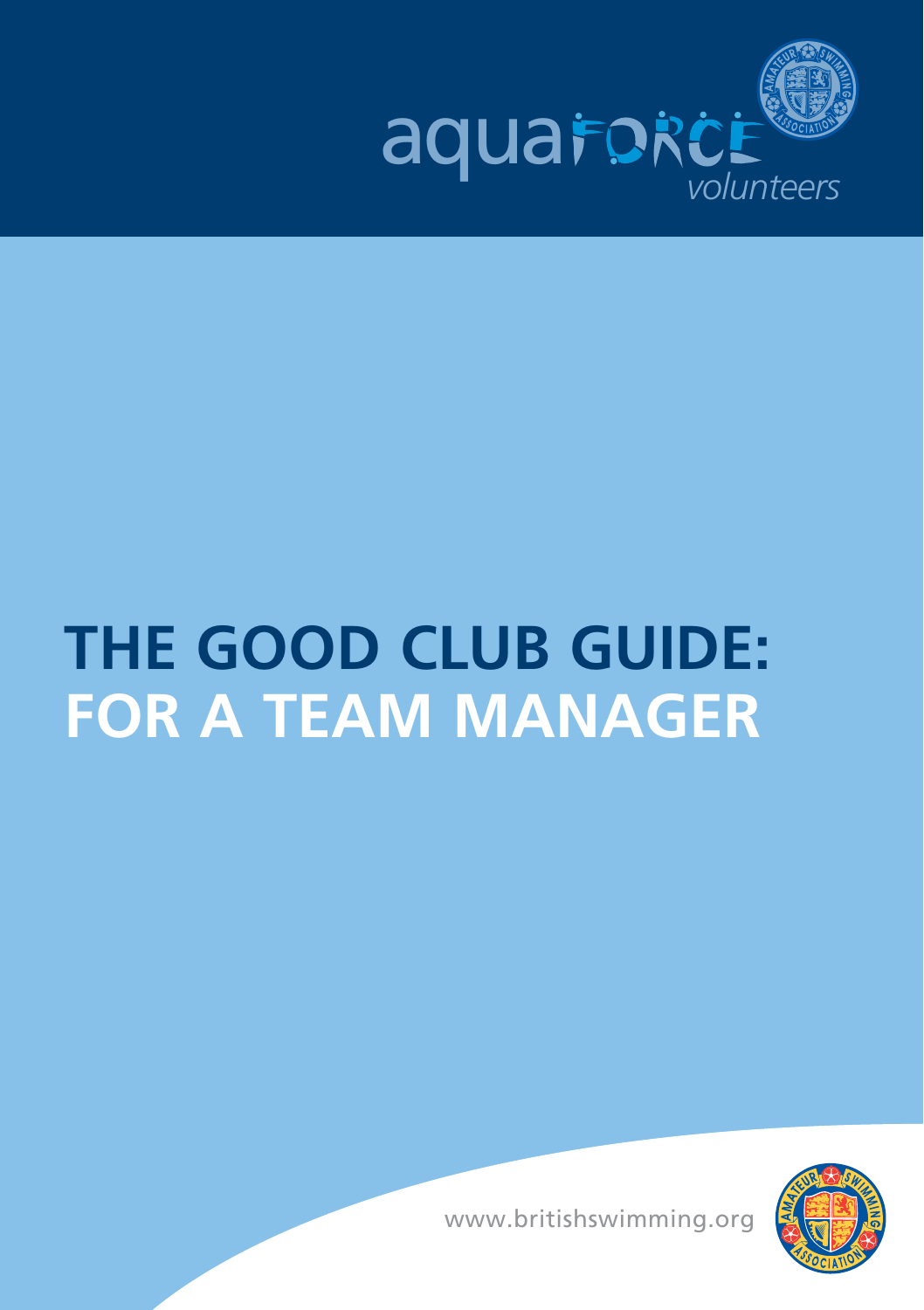#### **Welcome!**

You have either been appointed as, or are considering a role as a Team Manager. We wish you a fulfilling and enjoyable experience in your role, and appreciate the commitment and time you are giving in developing the sport.

#### **How this resource will help you?**

**This resource is intended to assist you in your role by providing:**

- A guide to the roles and responsibilities of this position
- Templates/resources to assist you and save you time
- Top tips and good practice from experienced volunteers
- Further information and learning/ training opportunities

This resource complements other national volunteer publications, which are listed at the back of this resource. The ASA Good Club Guides EXTRA will be particularly helpful, providing practical tips, questions and answers that will equip you with further knowledge and information as a Team Manager.

#### **Links to Swim21**



swim21 is the ASA's club development programme. The Good Club Guide is intended to complement swim21, by providing tools, templates and resources that will assist the running of a club, and ultimately assist in achieving or maintaining swim21 accreditation.



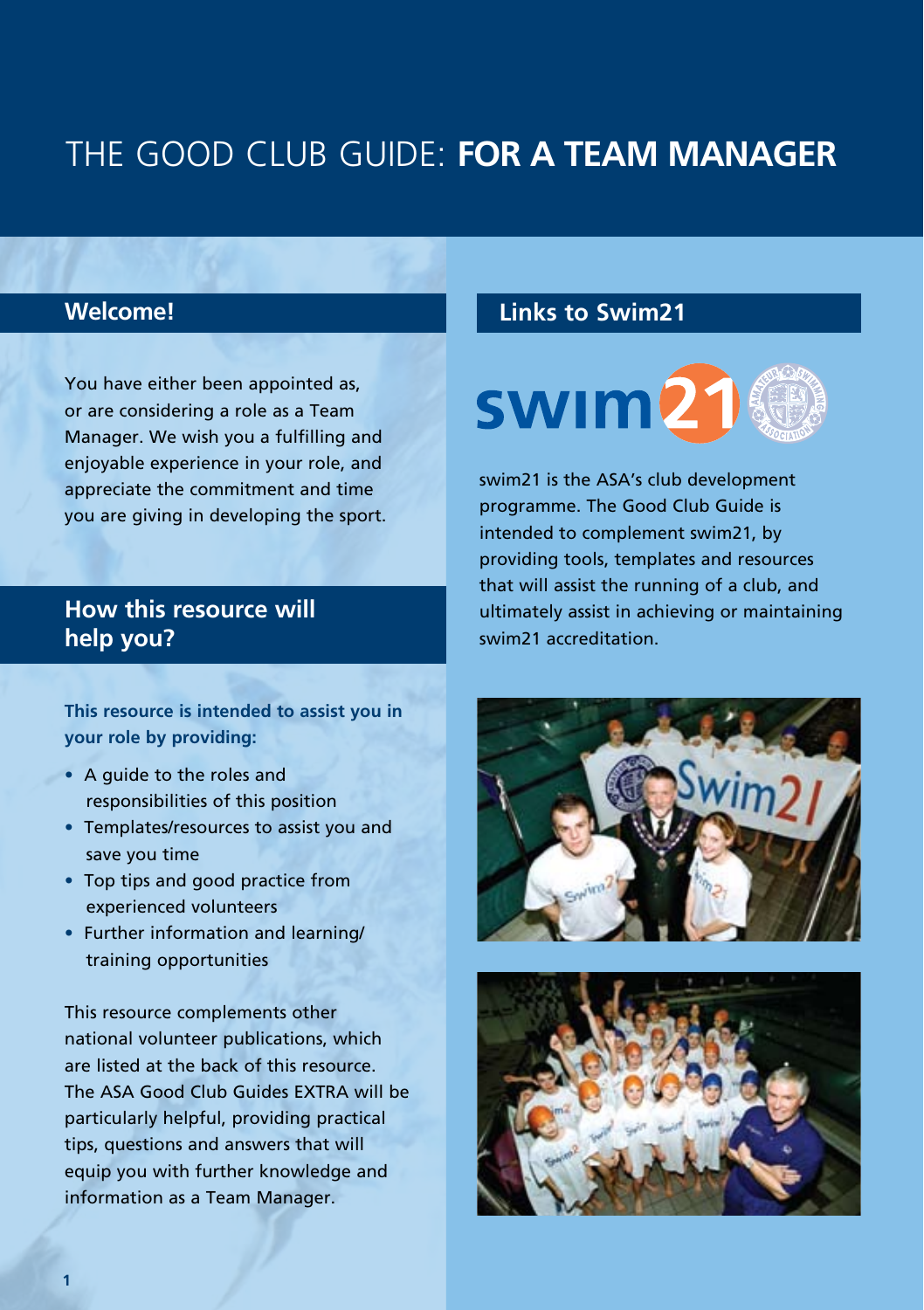

#### **Role of the Team Manager**

The Team Manager is a vital team member in an aquatics team. The Team Manager is the person with responsibility for the logistics, administration and co-ordination of teams to/from and during a competition or training event. A Team Manager generally is a central point of information and communication, and the expectation by all team members (including athletes' and coaches) is that you will be the person with this knowledge…….. so be prepared! A Team Manager should report to the Head coach or chairperson within the club.

#### **Duties of a Team Manager**

- To provide a central point of contact/ liaison point for communication on behalf of the team
- To attend pre-competition/camp briefings as required
- To arrange all team travel, travel itineraries and accommodation (where required)
- To provide information to athletes, coaches, parents/guardians as appropriate
- To undertake team selections (if appropriate and in consultation with others)
- To ensure provision for athletes to arrive at appropriate time at venues
- To ensure athletes' are appropriately registered for their events in association with coaching staff
- To organise team kit (as appropriate)
- To prepare and submit results to press officer/media (as appropriate)
- To promote positive team spirit and behaviors
- To adopt the policies and principles of the ASA Child Protection policy
- To prepare post competition/event reports (as appropriate)

#### **Commitment/time for the role**

Will vary depending upon the nature of the competition/event, but would involve planning and preparation in advance and then attendance at competition/event as appropriate. Additional time commitment may be required in preparing reports/ evaluations post event.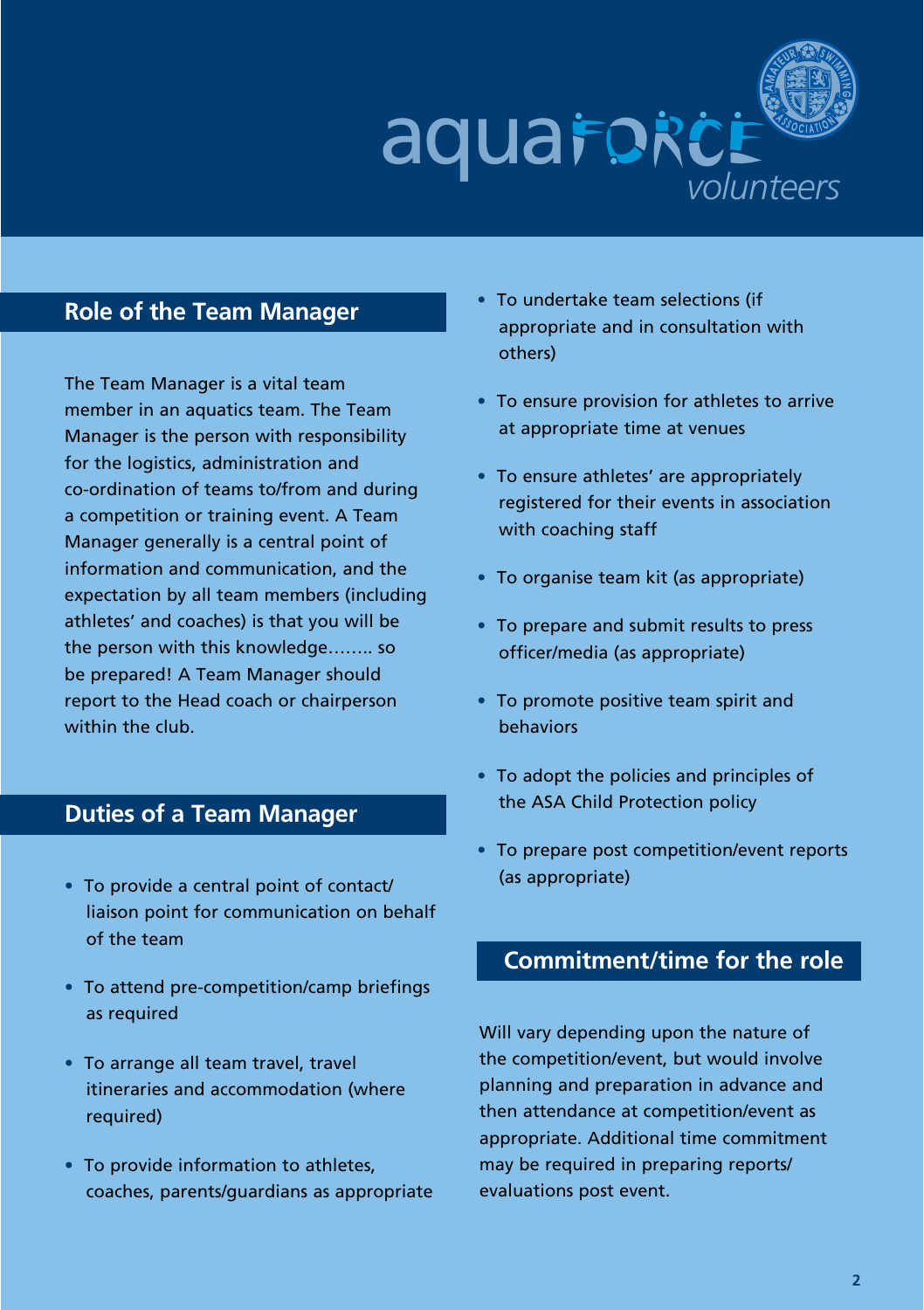#### **Skills and Qualities Required**

- Well organised and efficient
- Knowledge of the club and athletes (as appropriate)
- Excellent communicator
- Understanding and impartial
- Ability to respect confidentiality
- Ability to make decisions based upon the best interests of individuals and teams
- Able to work on own initiative

#### **Term of Office**

This will vary according to if this is a club appointment or a County/Regional/National position. Some clubs have rules that stipulate a new person each year, or a limit to the number of times a person can be re-elected, to prevent one person remaining in post for too long a period of time. Please check upon appointment how long your term of office is for.

#### **Tools for the role**

The following are deemed to be essential items for a Team Manager to have in order to do their role:

- Use of a computer and email address to produce letters, emails, reports, and to store and record information
- Filing system to record all letters and correspondence
- Notebooks for meetings and trips/events
- Annual diary
- Club headed stationery
- Telephone with access to an answer phone facility

#### **Planning and preparation for a Team Manager**

Without doubt, the key to being effective as a Team Manager is being prepared and having planned ahead for a competition or event. Areas that a Team Manager will need to have considered in advance of a competition/event are shown in the following checklist for Team Managers.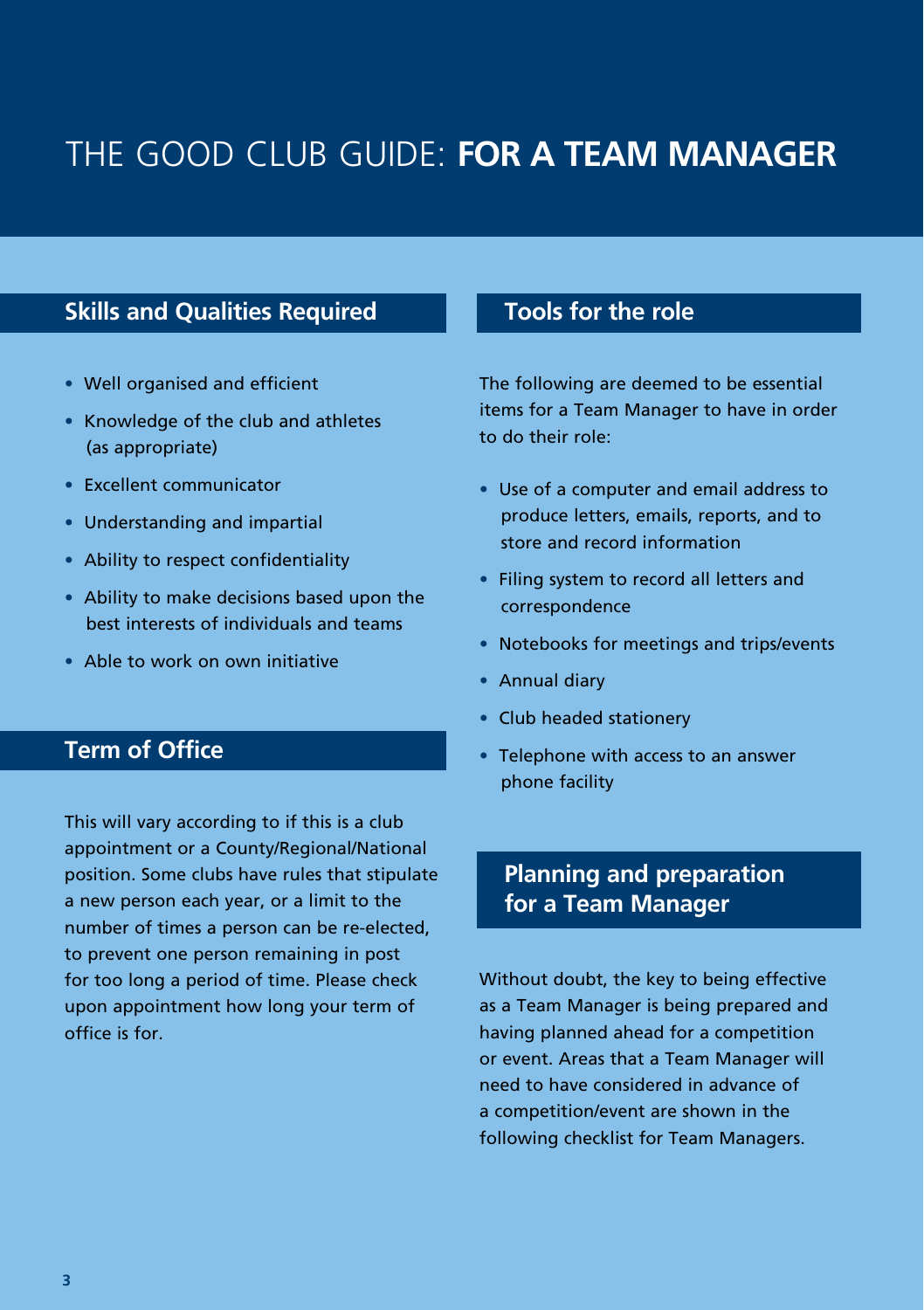

#### **A checklist for Team Managers**

| <b>Areas to check</b>         | <b>Notes for Team Managers'</b>                                                                                                                                                                                                                                                                                                                                                                    | Tick when checked/completed |
|-------------------------------|----------------------------------------------------------------------------------------------------------------------------------------------------------------------------------------------------------------------------------------------------------------------------------------------------------------------------------------------------------------------------------------------------|-----------------------------|
| Purpose of trip               | Competition/training/social/combination                                                                                                                                                                                                                                                                                                                                                            |                             |
| Planning                      | When, Where, Who, Risk assessments                                                                                                                                                                                                                                                                                                                                                                 |                             |
| Communication<br>with parents | Pick up times<br>Destination and venue<br>Competition details<br>Kit and equipment list<br>Emergency procedures - home contacts<br>Remote supervision<br>Consent form<br>Code of conduct                                                                                                                                                                                                           |                             |
| Accommodation                 | What type<br>Catering - special diets, allergies, water provision<br>Suitability for group - accessibility<br>Room lists                                                                                                                                                                                                                                                                           |                             |
| Hosting or<br>being hosted    | Hosts vetted<br>Hosts aware of special requirements<br>Transport arrangements<br>Telephone contact                                                                                                                                                                                                                                                                                                 |                             |
| Transport                     | Journey time and stopping points<br>Supervision<br>Suitability/accessibility<br>Private cars: drivers checked, insurance, seatbelts                                                                                                                                                                                                                                                                |                             |
| Supervision/<br>staffing      | Number of staff/athletes<br>Who: male/female, specialists, carers<br>Responsibilities                                                                                                                                                                                                                                                                                                              |                             |
| Emergency<br>Procedures       | First aid<br>Specific medical details/medications<br>Reporting procedures                                                                                                                                                                                                                                                                                                                          |                             |
| Insurance                     | Liability - accident                                                                                                                                                                                                                                                                                                                                                                               |                             |
| Costs                         | For the trip                                                                                                                                                                                                                                                                                                                                                                                       |                             |
| Arrival                       | Payment schedule - deposit, stages payments<br>Extra meals<br>Check - rooms, meal times, phones, valuables<br>Check venue<br>Collect in money - valuables - passports<br>Information on medications<br>Arrange group meeting(s)<br>Timetables for everyone<br>Confirm procedures with staff<br>Confirm athletes know how to contact Team Manager<br>Rules, codes of conduct, Safe sport away cards |                             |
| Other                         |                                                                                                                                                                                                                                                                                                                                                                                                    |                             |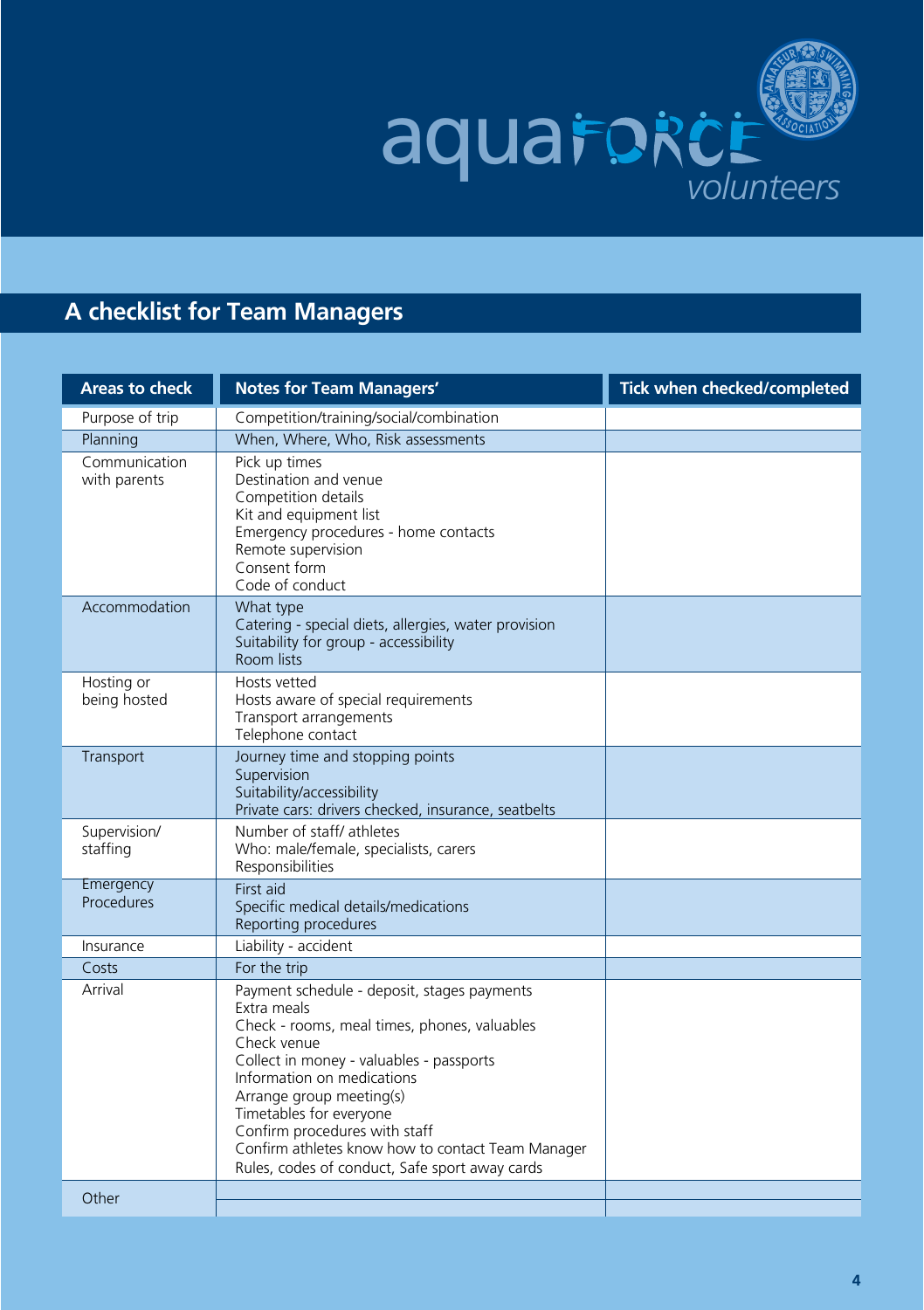#### **Further Training and Development for Team Managers**

The ASA has produced comprehensive resources and workshops for Team Managers, covering both local competitions and travel abroad. After working through the ASA Good Club Guides, should you feel that you would benefit from further training about being a Team Manager please visit: www.britishswimming.org

#### **Top Tips for being an effective Team Manager**

The skills required to be an effective Team Manager are mainly around the ability to be flexible, remain calm at all times, and most of all be people-friendly.

Here's what Craig Hunter, an experienced Swimming and GB Olympic Team Manager gave as his top tips for being an effective Team Manager:

1. **Welfare is the number one priority for a Team Manager.** As a Team Manager, you need to know where your athletes are, all of the time, and ensure you are familiar with the ASA policies on child protection.

#### 2. **Keep a diary to record incidents.**

No matter how small an issue arises, keep a personal diary of the occurrence, and keep this diary for a year after the event. From experience, it helps if anyone then questions something after the event, and you have a reference that you have written to refer to

3. **Integration of able-bodied and disability athletes.** This is a critical point to ensure throughout an event. Your role as team manager is to encourage integration wherever possible, from transportation, through to meal times and accommodation. Where possible, ensure teams travel together, sit together for meals, and are located within the same accommodation blocks/floors (where appropriate).

4. **Know the doping procedures for the sport.** Should an athlete be required for a doping test, it re-assures any athlete to know that you are familiar with the protocol and processes involved. Information is available on the British Swimming website to assist.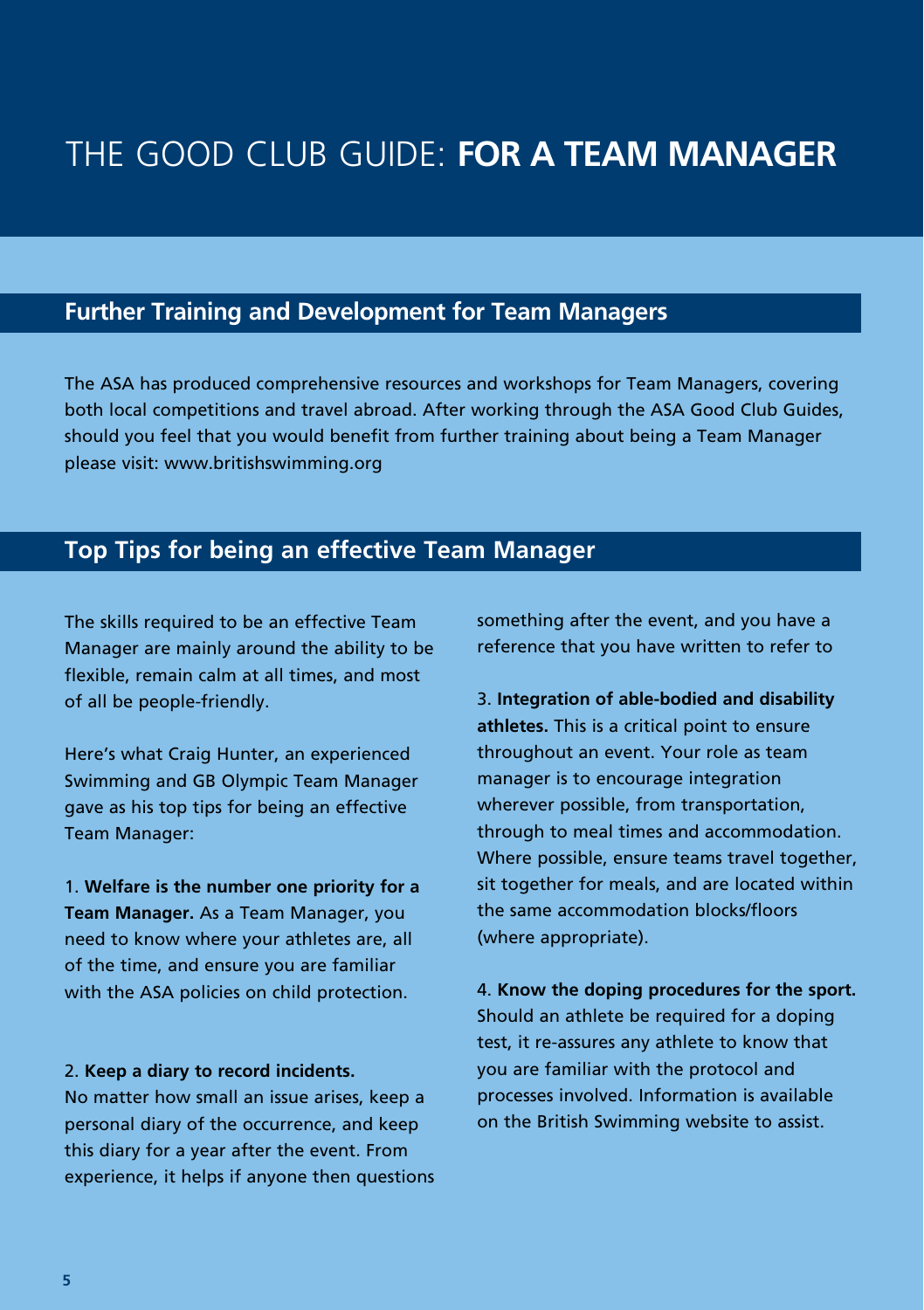

5. **Establish protocols with the team.** This is part of agreeing behaviors and standards. To ensure well-being and respect between athletes and the team, establish and agree protocols on codes of conduct, use of mobile phones, quiet time, lights out etc. Agreeing these with the team allows the athletes and team members to take ownership of these decisions, as they contributed to the decision too!

#### 6. **Try to speak to every athlete.**

This will be easier with a small team, and more challenging with a larger team, but try and ensure you have a conversation with each athlete at least once a day. This may be as you are welcoming athletes arriving to the bus to travel to an event, or during meal times at a overnight competition. As a team manager with responsibility for the welfare of athletes, it helps in having an awareness of the athletes. Encourage a "buddy" system amongst the athletes, where athletes look out for, and support another athlete too.

#### 7. **Be prepared for anything.**

Ensure you are aware of any athlete's birthdays whilst you are away or at an event and plan accordingly with team birthday cards, cakes etc. Also be prepared for what you would do in the circumstance of news of deaths, illness of a family member back home, an athlete forgetting to bring medication, home sickness, exam results etc. The more you plan and pre-empt how

you may deal with these situations, the better prepared you will be should an event happen.

8. **Know the technical laws of the sport.** Similar to doping procedures, should an athlete or member of team staff wish to make a protest, or if an issue arises at an event, it provides re-assurance to the team, and confidence to the Team Manager in being familiar with the laws and processes to follow at an event.

9. **Maintain a sense of humor!** A Team Manager is called upon for a number of tasks, ranging from being a travel agent, administrator, medical advisor and disciplinarian. Athletes and team staff may make high demands on your time. Remember to always keep calm, levelheaded, and see the funny side to things at all times!

10. **Team management is like a jigsaw.** Fitting all the above pieces together in a jigsaw is the key to successful team management. Learn from any mistakes, learn from others who have been a Team Manager and most importantly, enjoy the experience!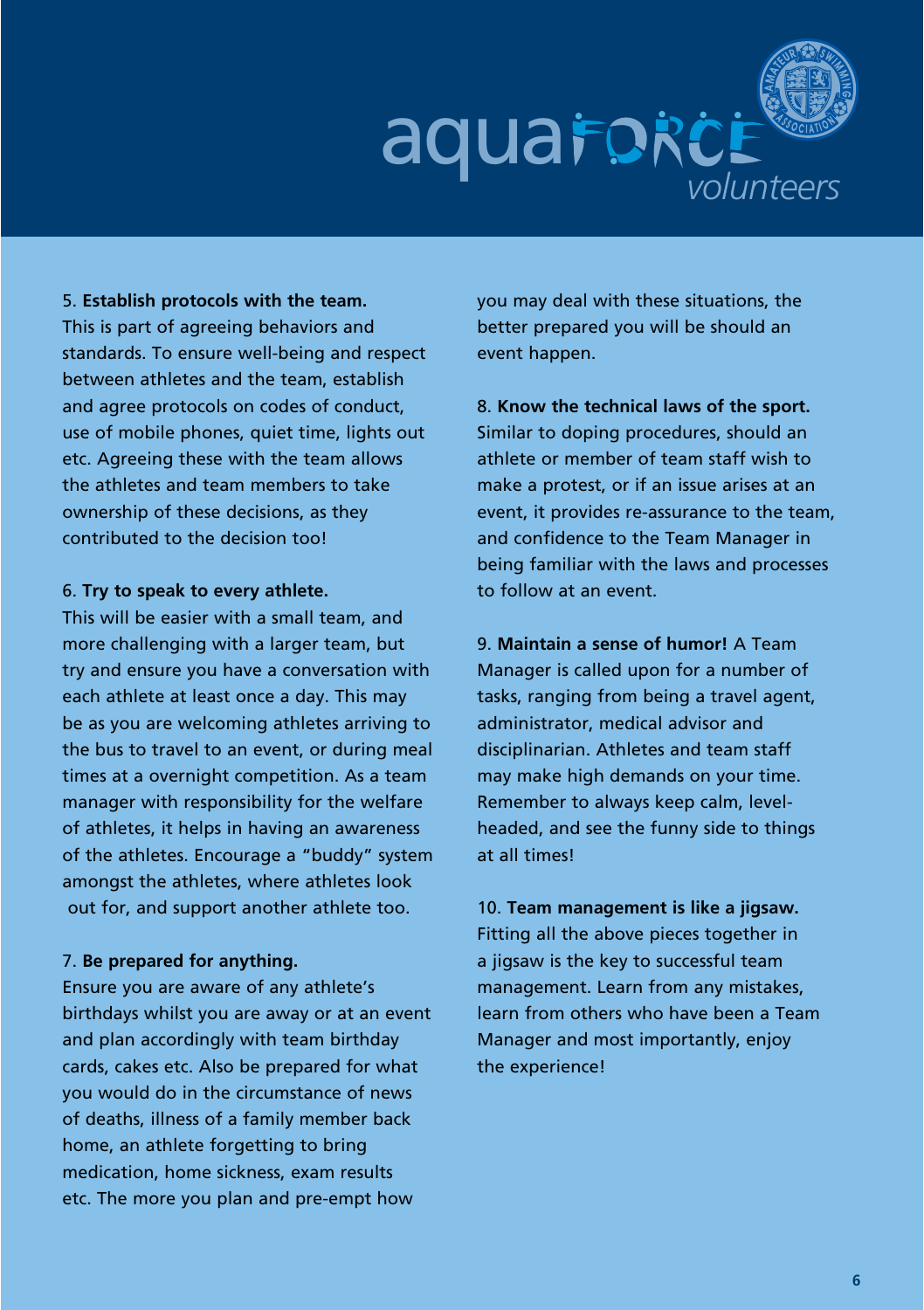#### **Moving on from your role......**

Have you thought about how you will ensure all your knowledge and experience is passed on to a person taking over from you, when you decide its time to move on?

Here are some suggestions to ensure a smooth transition, and to ensure the person taking over from you has the information and resources they need:

- Try to give as much notice to the club that you are moving on, in order to allow the club to recruit / elect another volunteer
- Assist in developing an up to date role description and advert for the post based on your experience in the role, and think of any people that may be interested
- Think about the type of information you would like to receive if you were to volunteer for this position, and the format you would like to receive it in eg. one big file, a face to face hand over meeting, hand over in a 2 week period to not overload with information
- Prepare an information pack for the new volunteer to assist them in their role
- Prepare a list of any outstanding work/ issues



- Prepare a top tips or similar list to help a new volunteer
- Provide a list of key contacts or people who can assist a new volunteer
- Hand over hard copies of any files or important correspondence. Put electronic information onto a USB stick or disk
- Offer to mentor the new volunteer in this role for an agreed period of time
- Think about current athletes / ex-athletes who may have experience in attending competitions and training events, and have the potential to be recruited/supported into a Team Manager role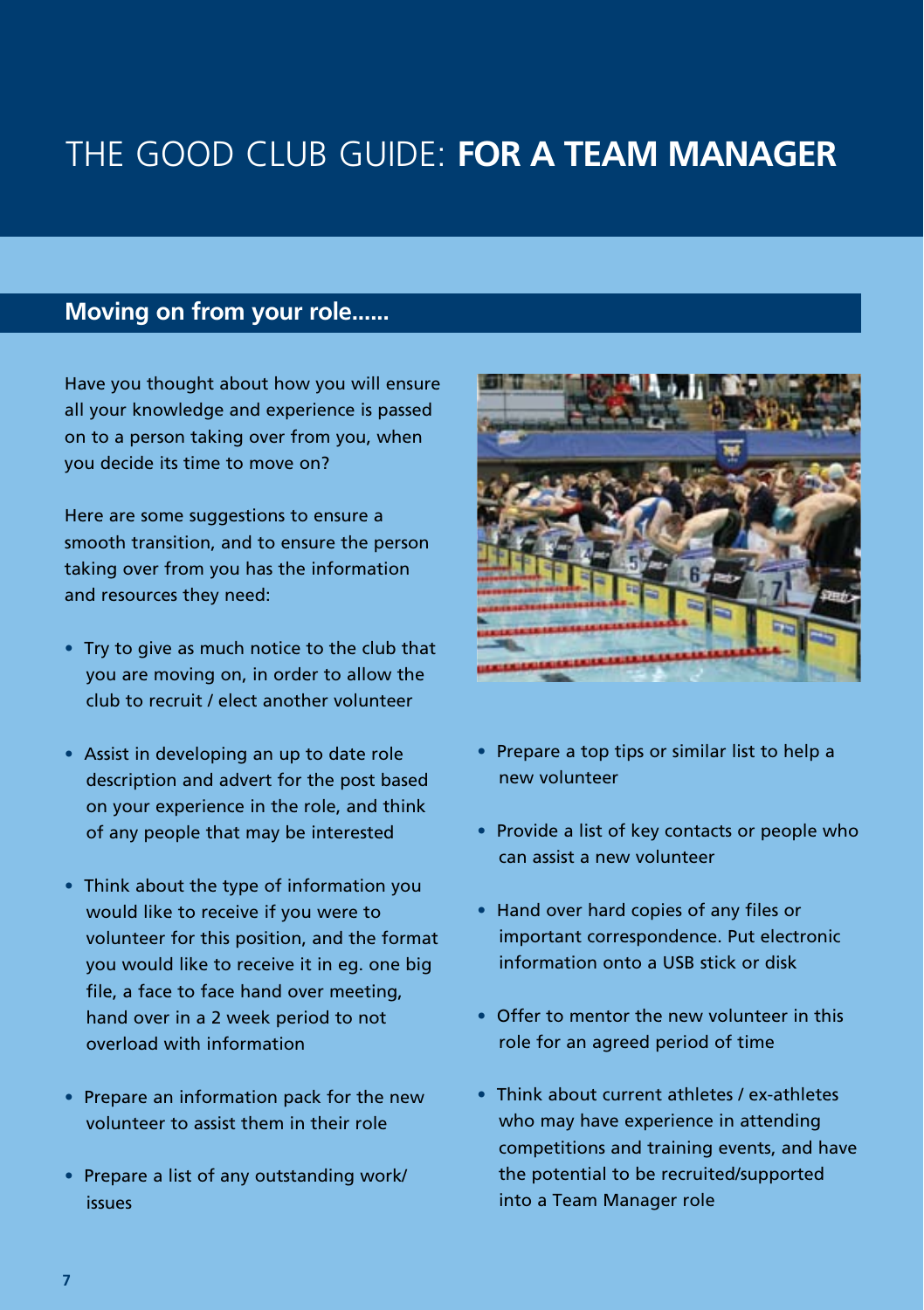

We hope you have found this guide informative in supporting you in your role, and providing you with information and helpful tips. We wish you a great experience in your role and thank you once again for all your time and commitment you are giving to the sport.



### **Summary Further Information**

The ASA accepts no liability for any errors or omissions in this resource. Further, whilst it is hoped that volunteers will find this resource useful, no liability arising out of it's use can be accepted by the ASA or the club.

This resource is not a contract of employment and the role you undertake as a volunteer will not create an employment relationship between you and the club or the ASA.

Copyright © ASA 2007. All rights reserved. Except as permitted under the Copyright, Designs and Patents Act 1988, this publication may not be reproduced, stored in a retrieval system or transmitted, in any form or by any means without the prior permission of the ASA.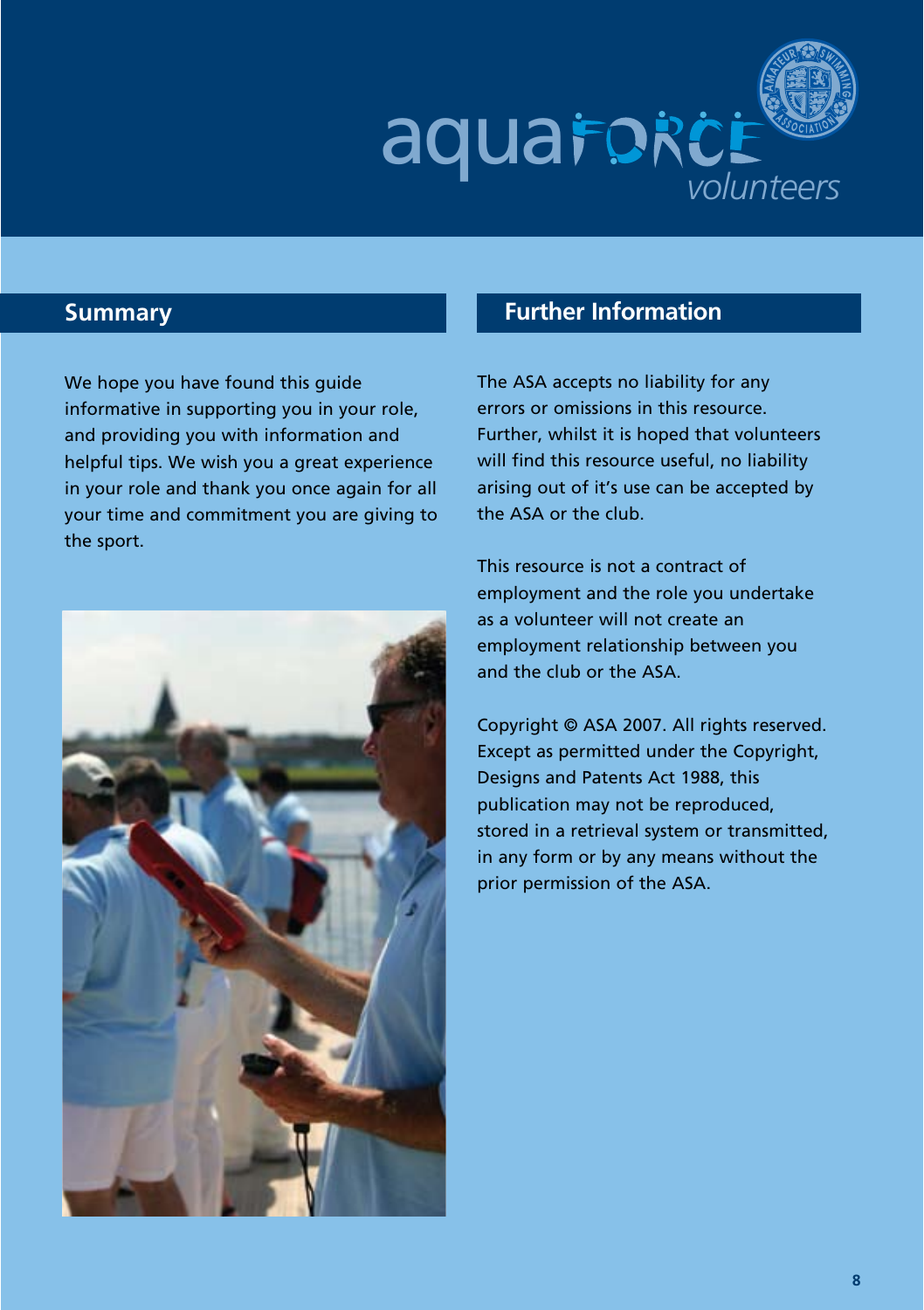#### **Further Information cont...**

**Amateur Swimming Association** Harold Fern House Derby Square Loughborough Leics LE11 5AL Tel: 01509 618700 Email: info@swimming.org Web: www.britishswimming.org

**runningsports** 3rd Floor, Victoria House Bloomsbury Square, London WC1B 4SE Tel: 0800 363373 Email: info@runningsports.org Web: www.runningsports.org

**Sport England** 3rd Floor, Victoria House Bloomsbury Square, London WC1B 4SE Tel: 0845 850 8508 Email: info@sportengland.org Web: www.sportengland.org

**CCPR - One voice for sport and recreation** Fourth Floor Burwood House 14-16 Caxton Street London SW1H 0QT Tel: 020 7976 3900 Email:info@ccpr.org.uk Web: www.ccpr.org.uk

**Child Protection in Sport Unit** NSPCC National Training Centre 3 Gilmour Close Beaumont Leys Leicester LE4 1EZ Tel: 0116 234 7278 Email: cpsu@nspcc.org.uk Web: www.thecpsu.org.uk

**SkillsActive** Castlewood House 77-91 New Oxford Street London WC1A 1PX Tel: 0207 632 2000 Email: skills@skillsactive.com Web: www.skillsactive.com

**National Association of Councils for Voluntary Service (NACVS)** 177 Arundel St Sheffield S1 2NU Tel: 0114 278 6636 Email:nacvs@nacvs.org.uk Web: www.nacvs.org.uk

**Sportscoach UK** 114 Cardigan Road **Headingley** Leeds LS6 3BJ Tel: 0113 274 4802 Email: coaching@sportscoach.org Web: www.sportscoachuk.org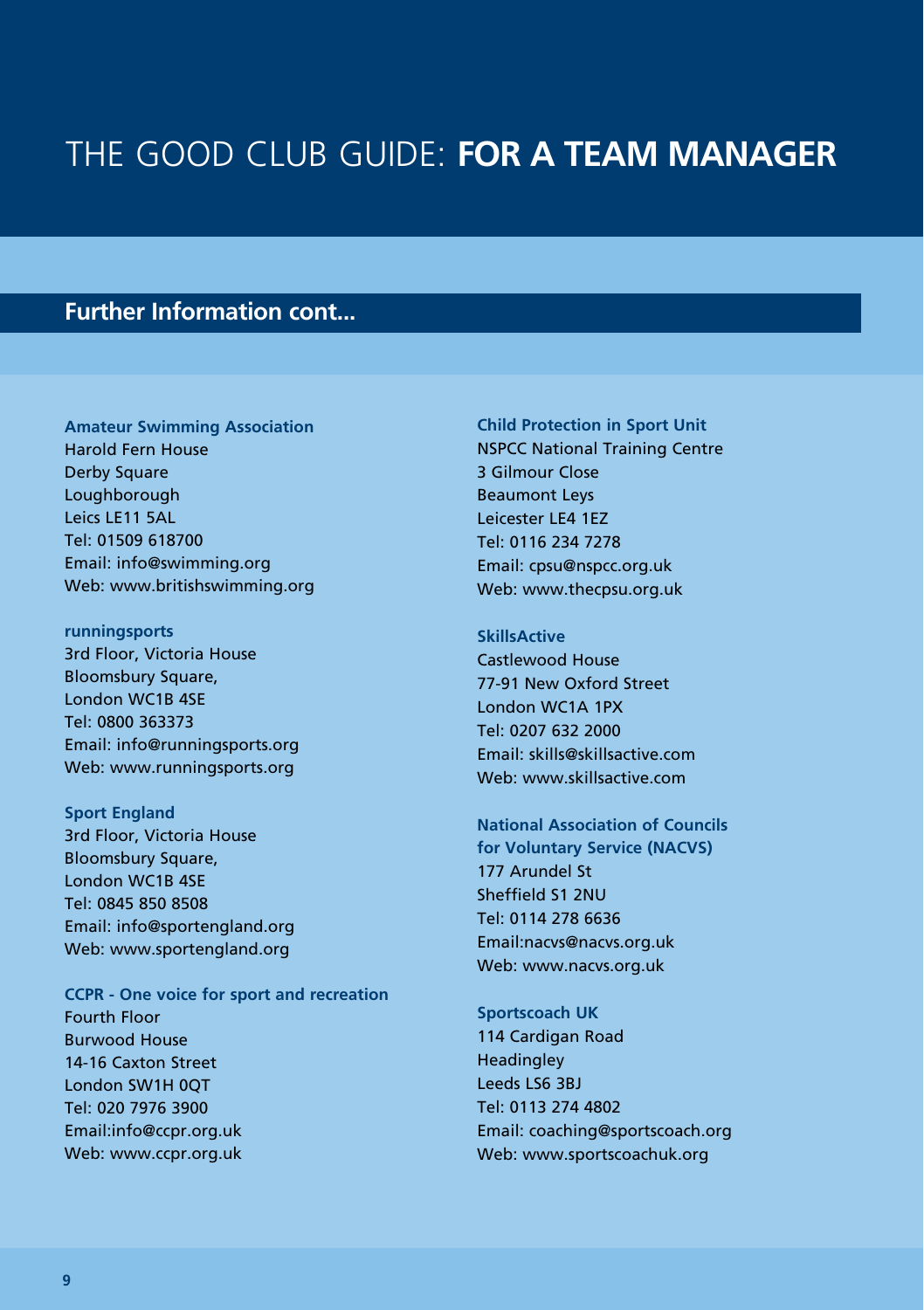

**Volunteering England** Regents Wharf 8 All Saints st London N1 9RL Tel: 0845 305 6979 Email: information@volunteeringengland.org Web: www.volunteering.org.uk

**Youth Sport Trust** Sir John Beckwith Centre for sport Loughborough University **Loughborough** Leics LE11 3TU Tel: 01509 226600 Email: info@youthsporttrust.org Web: www.youthsporttrust.org

**Safe Sport Away:** A guide to good planning Available from www.thecpsu.org.uk

**County Sports Partnerships** (located all across England. Contact details available via ASA Regional Offices.

#### **In addition**

runningsports has a series of top tips that can be downloaded for free. These include tips on health and safety of volunteers, recruiting young volunteers and older volunteers. Available at www.runningsports.org

**ASA website pages dedicated to volunteers....** Did you know the ASA website has a dedicated section for volunteers? To find this section, go to www.britishswimming.org, and click on the "club" tab at the top of the home page. When you are through to the "club" page, click on the "volunteers" link on the left hand side of the page.

Your **ASA County Volunteer Coordinator** may be able to provide guidance and assistance to you in your role. Further details are available on the British Swimming website.

#### **Acknowledgements**

The ASA are grateful for the contributions and input from the ASA Volunteer working group in ensuring these resources are written and reviewed by volunteers, for volunteers. These resources also draw upon the work developed by swim21, Craig Hunter (British Swimming Olympic Team Manager), the ASA's Team Manager training programme (developed by Dennis Yeoman), runningsports and Volunteering England. The ASA would like to acknowledge and thank Craig Hunter, Dennis Yeoman and these organisations for their support and permission in using the work they have completed.